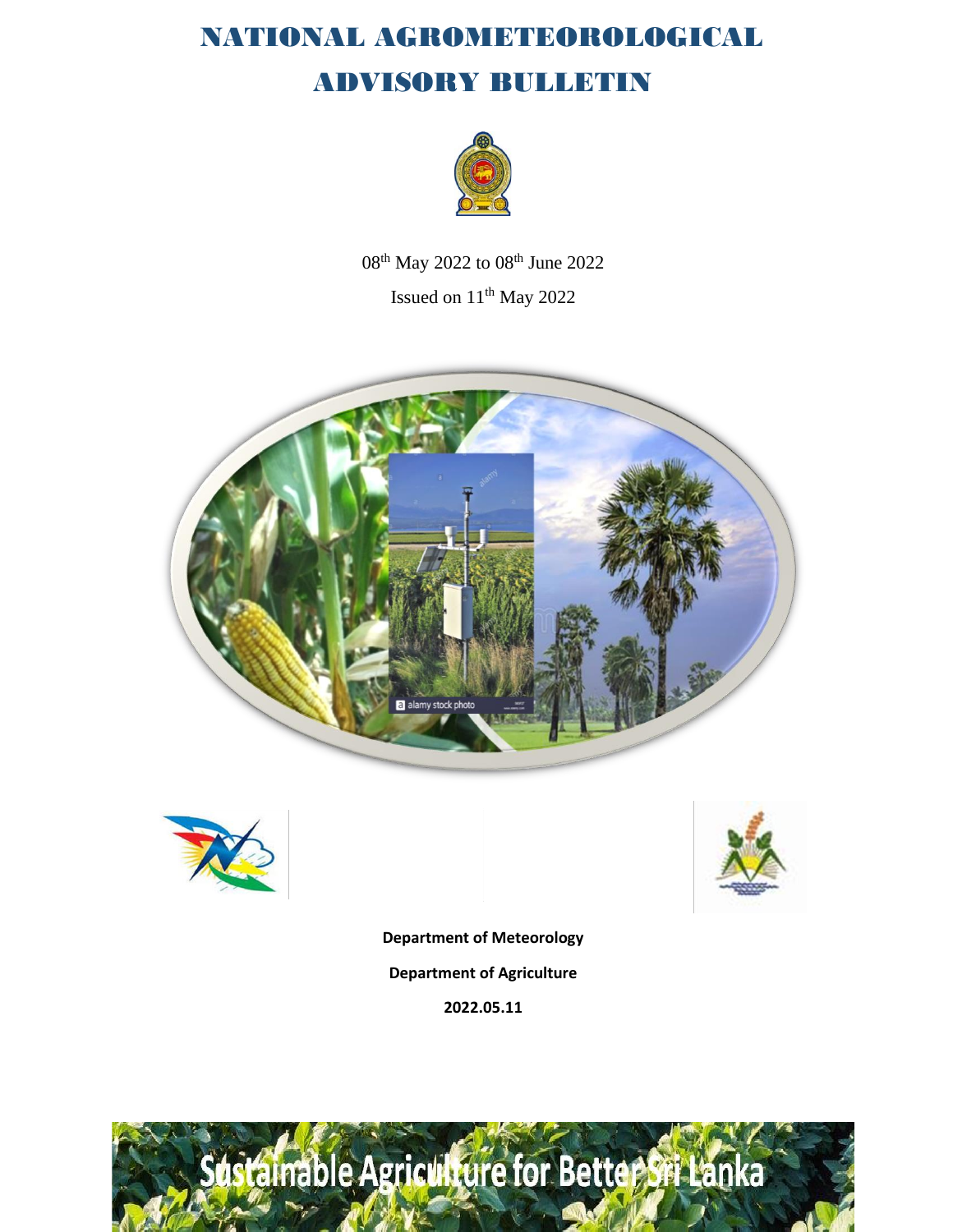**Farmers and all other farm managements are advised to follow the guidelines of Government of Sri Lanka to avoid infection and social transmission of CORONA virus (COVID-19). Precautions and safety measures should be taken up to prevent the Corona virus spread. Simple measures include social distancing, maintaining personal hygiene by washing hands with soap, wearing of face mask, drink hot water, stay at home and cleaning of implements and machinery. Farmers should not work in a group; consult with a doctor in case of any symptom.** 

### **Weather and Climate update Department of Meteorology**

#### **Rainfall Analysis-April 2022**

According to the available rainfall data in the Department of Meteorology, above normal rainfalls were reported over most parts of the country during the month of April 2022. Northern and North Central provinces received more than twice of normal rainfall during the month (Figure 1a). Cumulative rainfalls from  $1<sup>st</sup>$  January to  $30<sup>th</sup>$  April 2022, were near or above normal over most parts except Gampaha, Kurunegala, Kegalle and Kandy districts (Figure 1 b) where they were below normal.

Observed rainfall as a percentage of normal during the month of April 2022 is shown in the figure 1(a) and observed cumulative rainfall as a percent of normal from 1st January 2022 to 30<sup>th</sup> April 2022 is shown in the figure 1 (b).



**Figure 01 :** Observed Monthly rainfall as percentage of long-term average (1981-2010) during April 2022 (a) and cumulative rainfall from  $01<sup>st</sup>$  January 2022 to  $30<sup>th</sup>$  April 2022 as percentage of long term average (1981- 2010) (b)

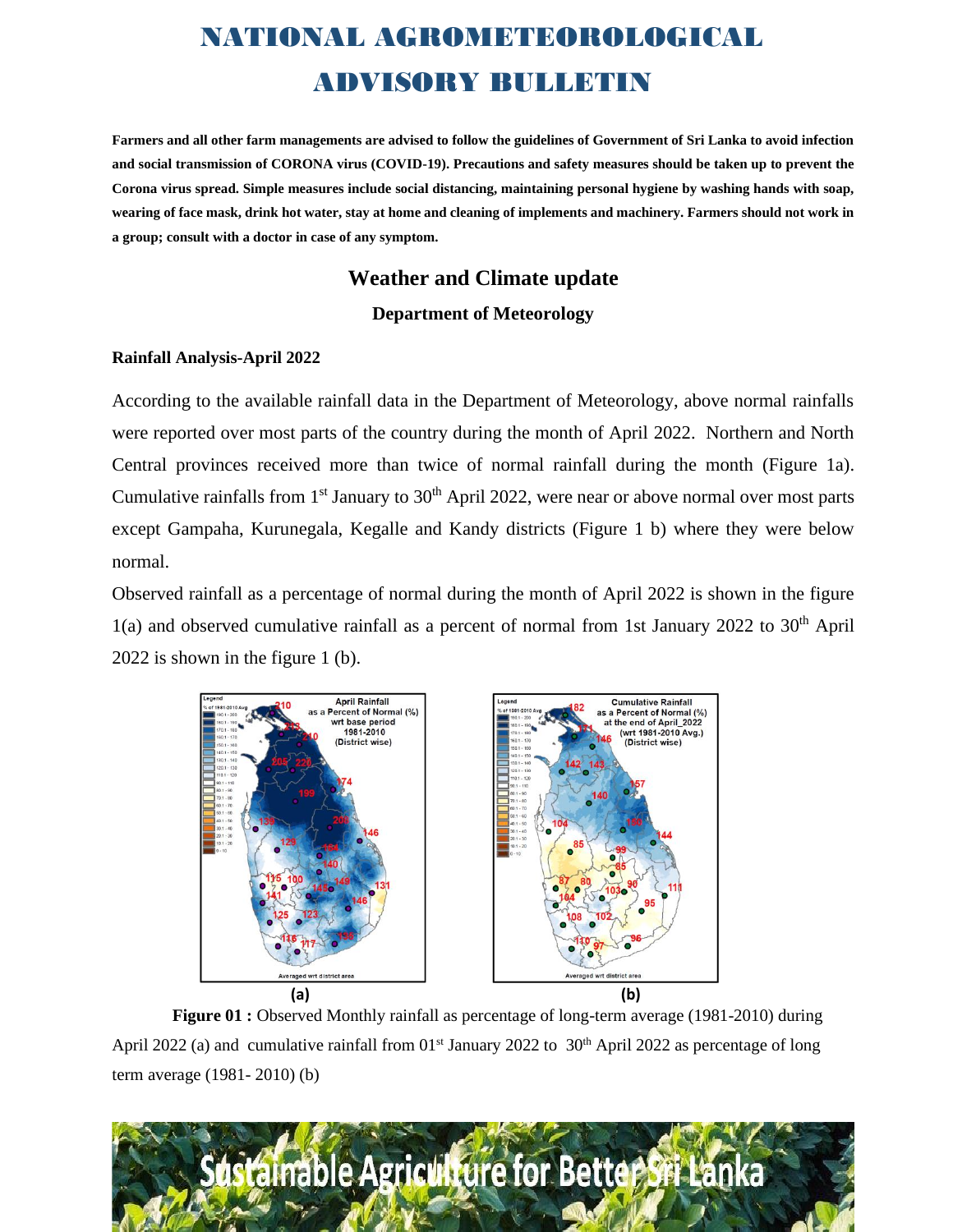#### **Temperature analysis (April)**

Average maximum temperatures(day time) were a little below normal over Mulativu, Mannar, Vavuniya, Anuradhapura and Badulla districts and near normal over other parts of the country during the month of April 2022. Average minimum temperatures(night time) were near normal over the country during the month of April 2022.



**Figure 02 :** Average Maximum (a) and Minimum (b) Temperature anomalies during the month of April 2022 compared with the long-term average (1981-2010)

#### **Weather Forecast: Forecast for the month of May 2022(Weekly)**

(Updatd on  $5<sup>th</sup>$  May 2022)

Slightly below normal rainfalls are likely over most parts of the country during the week of 06-12 May 2022. During the weeks 13-19 May, 20-26 May and 27 May- 02 June, near normal rainfalls are likely over the country (figure 03).

dstainable Agriculture for Better Sri Lanka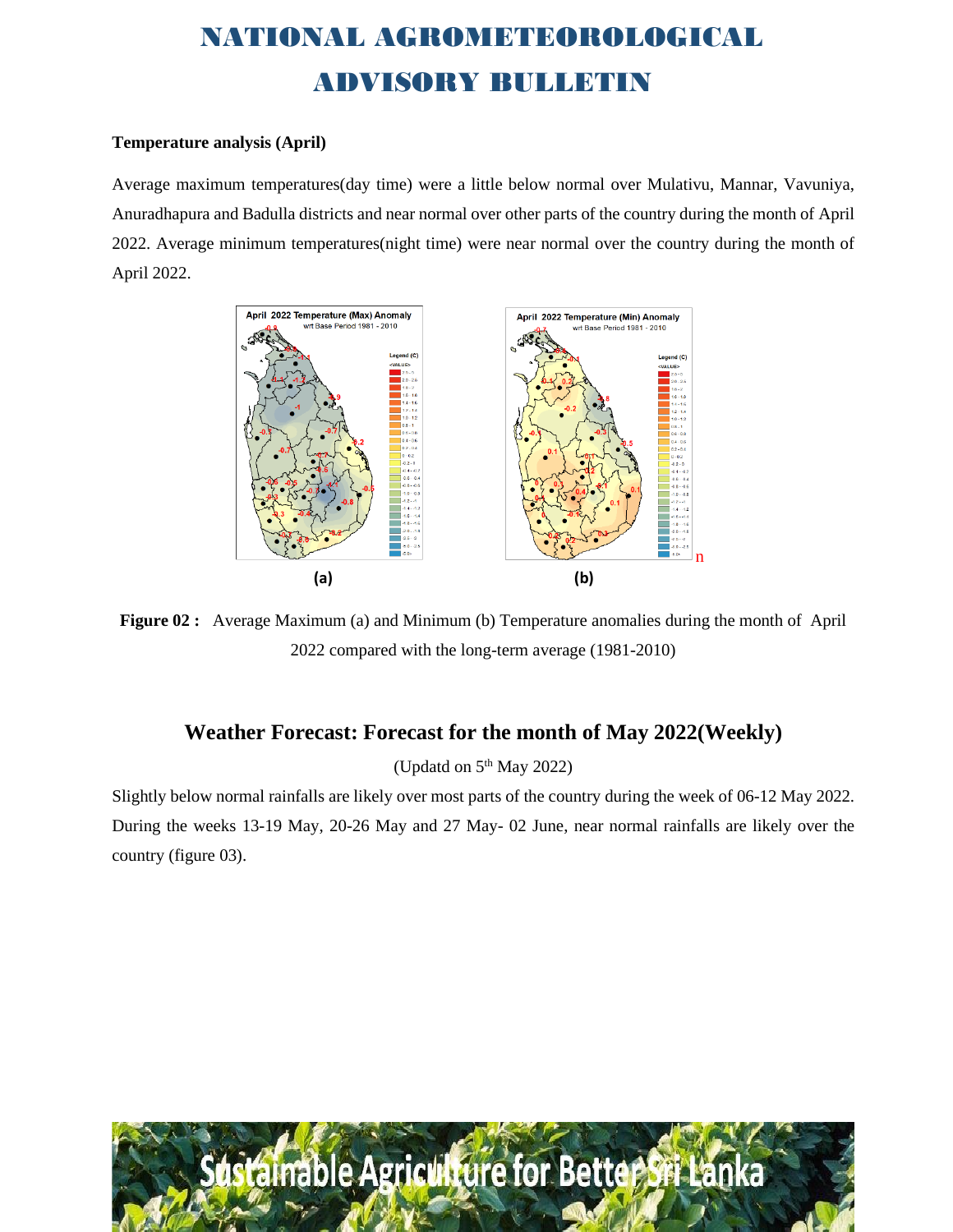

**Figure 03** : Weekly rainfall Forecast and the Rainfall anomaly (mm/day)

Note: Department of Meteorology issues **Weekly Agromet Bulletin** to update climatological situation. It can be downloaded from the web page link- [Agromet Bulletin \(meteo.gov.lk\)](http://www.meteo.gov.lk/index.php?option=com_content&view=article&id=28&Itemid=301&lang=en#previous-weekly-updates-2021) http://www.meteo.gov.lk/index.php?option=com\_content&view=article&id=28&Itemid=301&lan g=en#weekly-updates-2022

#### **Weather forecast for the season of May-June-July (MJJ) 2022**



**Figure 04** : Seasonal Rainfall Forecast for May-July 2022 (MJJ 2022)

According to the Department of Meteorology, below normal rainfalls are expected in Southern and Southwestern parts and no clear signal for remaining areas of the country, where there is equal probability for having near or above or below normal rainfalls, for the season of MJJ 2022(Fig. 4).

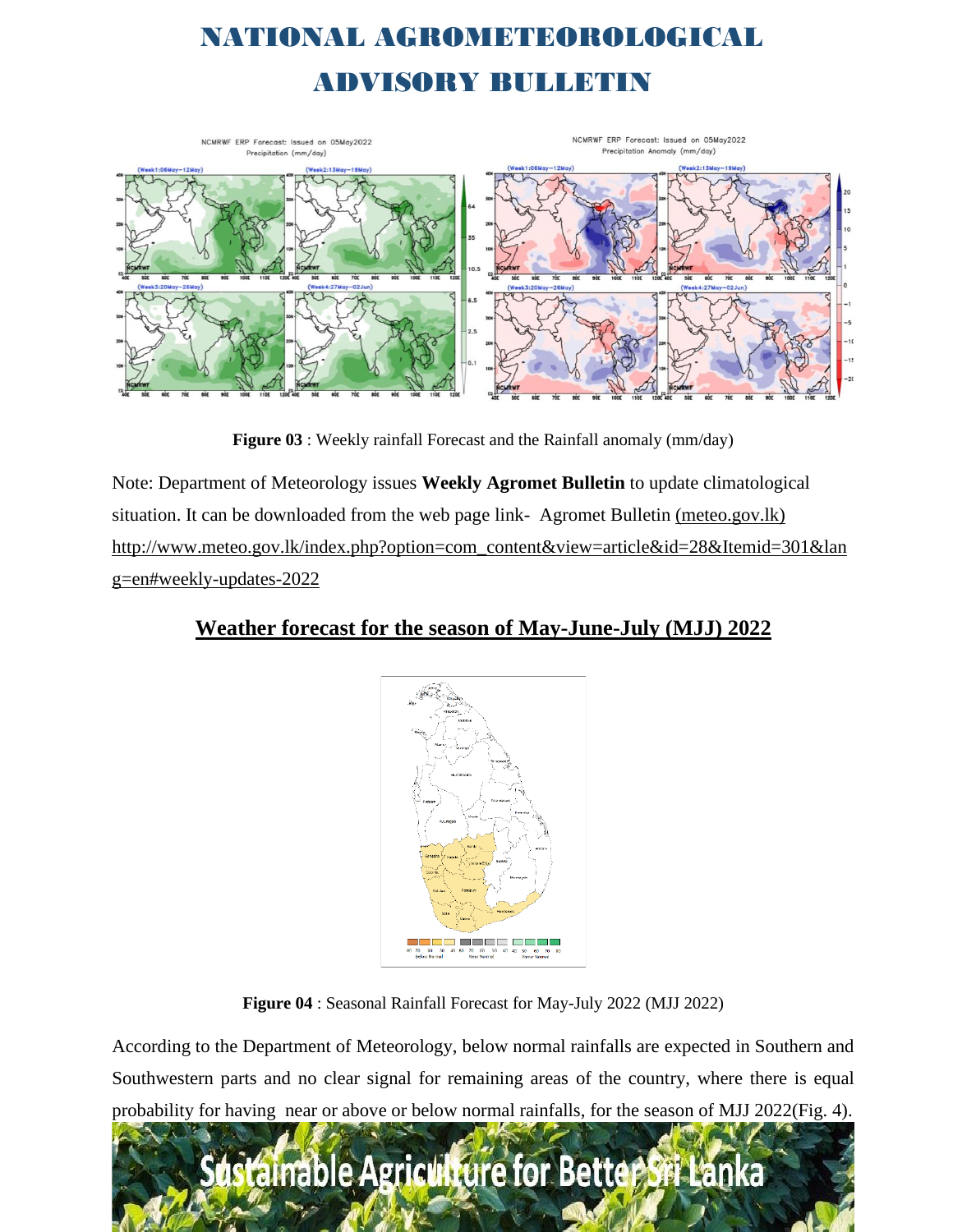#### **Monthly Rainfall Forecasts for May-June-July 2022**

| <b>Month</b>     | <b>Rainfall forecast</b>                                                                                                                                                                                                                          |
|------------------|---------------------------------------------------------------------------------------------------------------------------------------------------------------------------------------------------------------------------------------------------|
| May 2022         | There is a possibility for slightly above normal<br>rainfalls over Northern province and no clear<br>signal for other areas where there is equal<br>probability of having above or near or below<br>normal rainfalls during the month of May 2022 |
| <b>June 2022</b> | There is a probability for below normal rainfall<br>over Southern and Southwestern parts and no<br>clear signal for remaining areas of the country<br>for the month of June 2022.                                                                 |
| <b>July 2022</b> | There is no clear signal and there exist equal<br>probabilities for below or near or above normal<br>rainfalls over the country during the month of<br>July 2022.                                                                                 |

dstainable Agriculture for Better Sri Lanka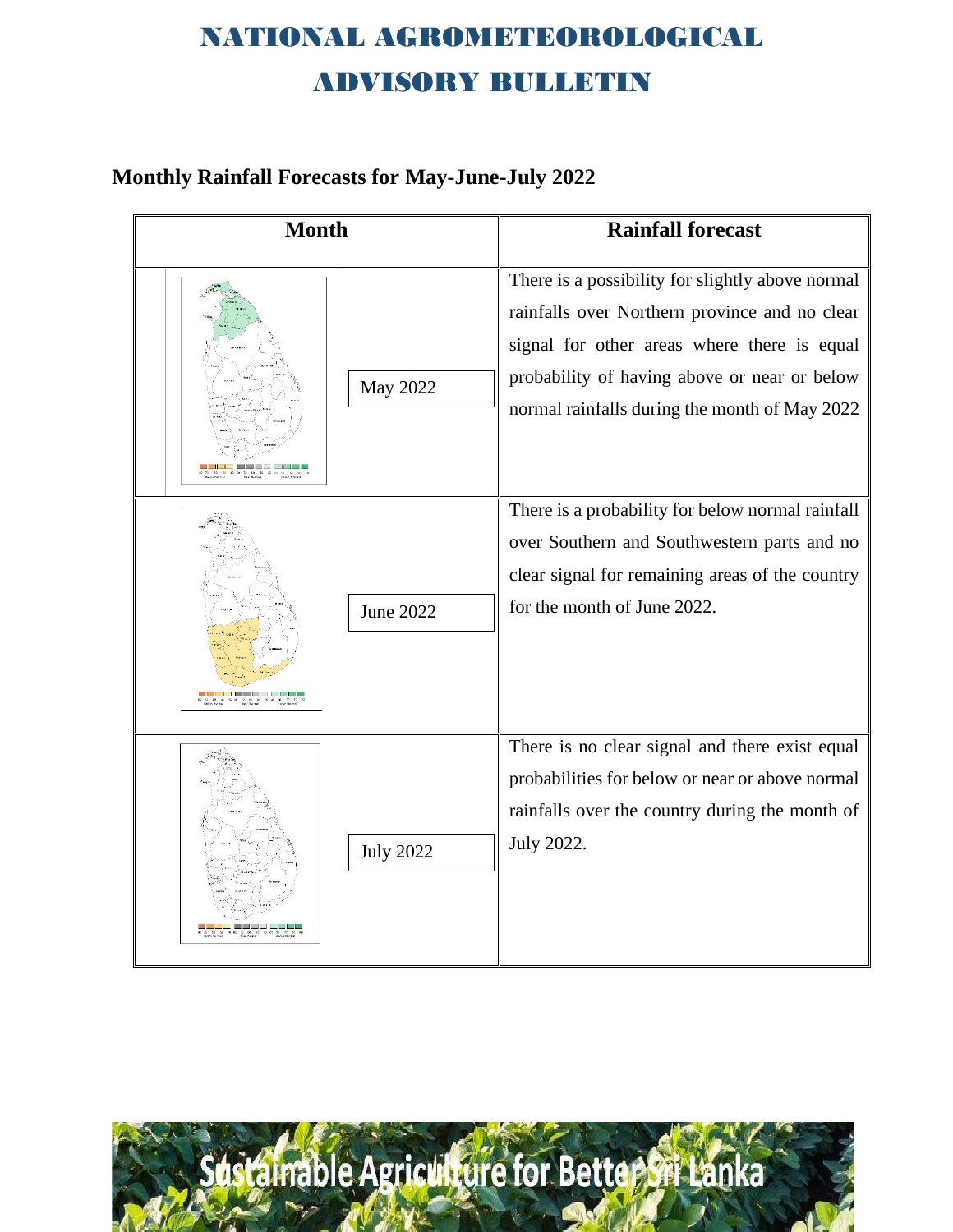#### **Agro-met Advisory: May 2022**

NRMC, Department of Agriculture (\*)

(For the months of May, June and July)

Department of Meteorology (DoM) forecasts a slightly above normal rainfall over Northern Province for May and no weather prediction has been issued for the other areas during this month. However, DoM further stated that, there will be a probability to receive high rainfall due to low pressure systems and depressions, over the vicinity of Sri Lanka, which may result enhanced rainfall during May. Below normal rainfall was predicted for Southern and Southwestern parts for June and no weather prediction has been issued for the other areas. No weather forecasts have been given for July. DoM further forecasts that, below normal rainfalls over Southern and Southwestern parts of the country during May, June and July (MJJ) season. With the available weather information, it is advisable to consider general climatological rainfall values of each month for agriculture planning. Agro-ecological region-wise expected average rainfall values are attached in Table 1 - 3.

According to the Irrigation Department (ID), the average effective storage of major reservoirs is about 71%. Recently updated summary of daily water levels & storage of major reservoirs are attached in Table 4. ID further stated that, compared to a normal Yala season, the carry over storage of major reservoirs is at a very satisfactory level to continue a successful Yala season. However, only about 20 - 25% progress of land preparation activities could be observed in most paddy lands, under major reservoirs. Nevertheless, some special area like Ampara and Batticaloa have shown a satisfactory level of progress in land preparation activities. Under a normal condition, 1/3 of water in the reservoir is used for the land preparation activities. This helps to store considerable amount of water to continue the rest of the season. However, under the current situation, most of the major reservoirs in Polonnaruwa, Anuradhapura Trincomalee, Batticaloa, and Mannar, will reach up to the spill level, with expected rainwater. It may lead yield losses due to floods. Mahaweli Authority of Sri Lanka also agreed with ID and further stated that Mahaweli areas such as System B and C also show a minimum progress of land preparation activities. However, System H has shown favorable trend for cultivation of other field crops (OFCs).

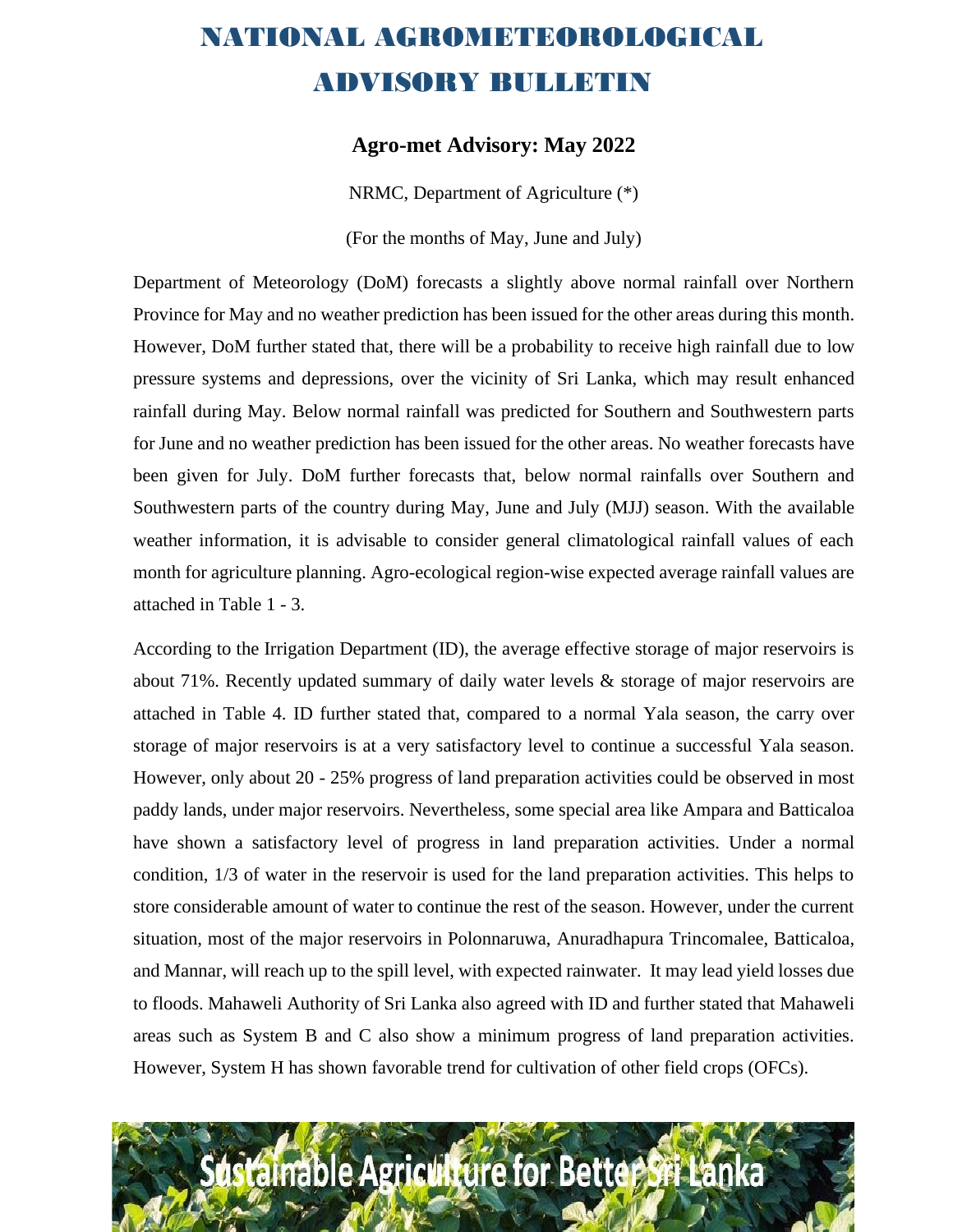Considering the weather forecast of DoM, irrigation water availability information of ID and field level information of Sri Lanka *Mahaweli* Authority, the Technical Advisory Team Members recommend the following agronomic interventions for the rest of 2022 *Yala* season through this agro-met advisory.

#### **Paddy cultivation:**

- ➢ From our previous agro-met advisory (April, 2022), paddy farmers were highly advised to establish the crop, before the  $2<sup>nd</sup>$  week of May.
- ➢ However, with the present situation of the country and due to the shortage of the other inputs including fertilizer, most farmers are reluctant to start their cultivation activities. Therefore, through this advisory, attention of the paddy farmers is drawn on following weather related issues.
	- After mid-May short intense rains can be resulted due to low pressure systems created in the vicinity of Sri Lanka. Paddy farmers who are going to start the cultivation activities during this period, might have to do re-sowing, due to the damages that can be caused by heavy rains.
	- Due to the late cultivation, if the harvesting period extended to September, the yield can be damaged by the heavy rains that can be received during Second Inter-monsoon season.
	- If the paddy farmers in the Intermediate and Dry Zones, do not start their cultivation activities before the end of May, they should have to depend totally on the irrigated water. Because during the Southwest monsoon season (especially June and July) those areas are climatologically dry. (Ref. Table 2 and 3). However, paddy farmers, who are under minor and medium irrigation systems, will face to a critical situation due to the shortage of irrigation water.
	- A late *Yala* season will lead to unsuccessful inter-season (3rd season) and it will cause some difficulties to reach the national targets of OFC's such as Green gram.
	- A late *Yala* season again leads to a late *Maha* season (2022/23 *Maha*) and it will directly affect the food security of the country.

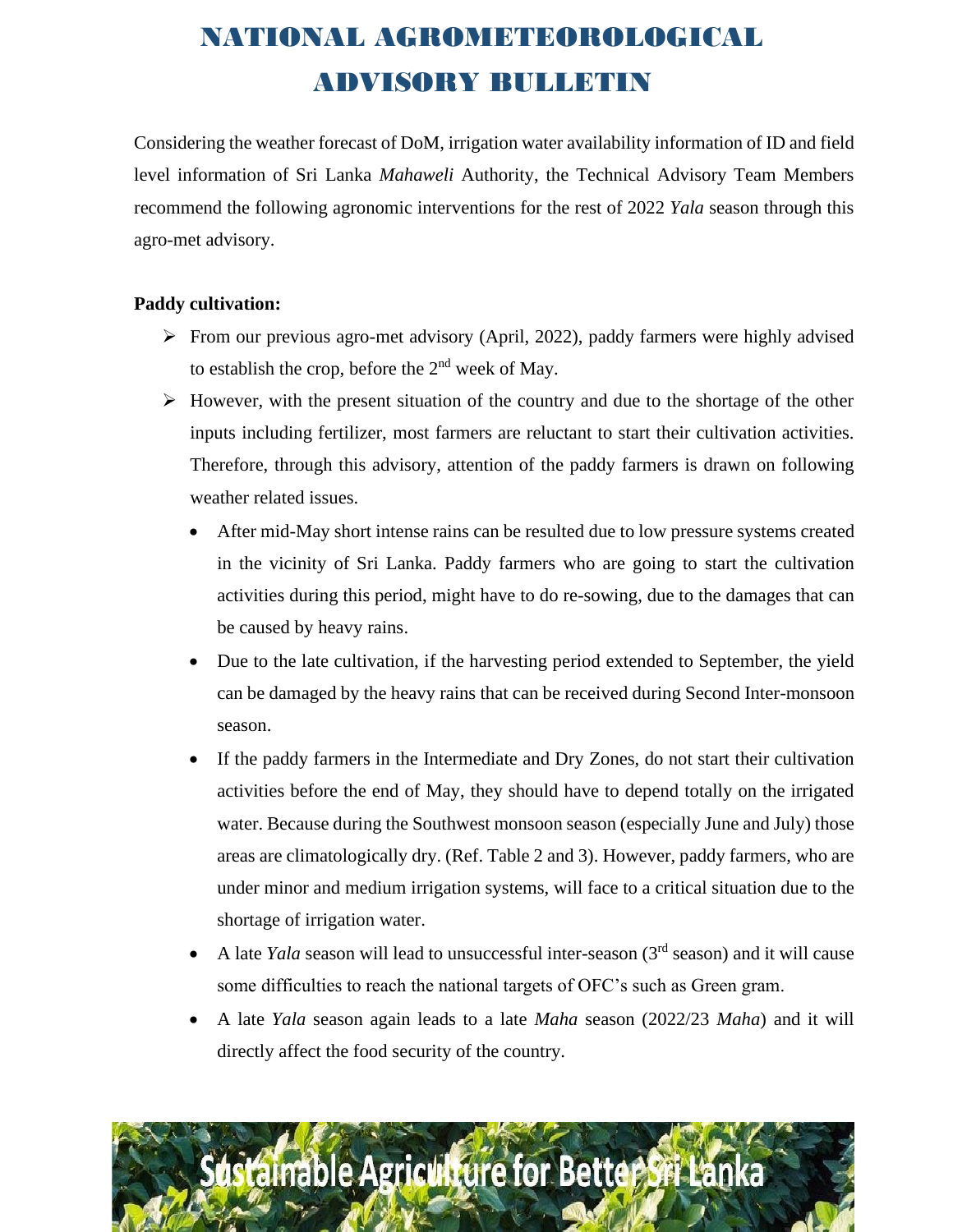- $\triangleright$  Considering above factors, Paddy farmers, who are planning for late cultivation, are advised to select short aged rice varieties, preferably 3 or 2½ months rice varieties.
- $\triangleright$  To avoid the impacts of late cultivation, try to finish land preparation activities within two weeks deploying 10 days between  $1<sup>st</sup>$  and  $2<sup>nd</sup>$  ploughing and then 4-5 days for tertiary tillage that involves puddling and levelling.
- ➢ Farmers can opt to seedling broadcasting and further to that raw seeding or transplanting will help to carryout manual or mechanical weed controlling while the crop is in the field.
- $\triangleright$  Since the late cultivation also leads to staggered cultivation, a special attention is needed on pest and disease control.

#### **Other Field Crops (OFCs)**

- $\triangleright$  OFC farmers are promoted to start their cultivation activities in the paddy tracks that are not cultivating due to different reasons for this season. This will be important to ensure national food security.
- ➢ However, as mentioned in the previous agro-met advisory, farmers who are planning to start the cultivation actives in May, should have to give a special attention to improve drainage systems to avoid the water logging situations due to unexpected intense rains.
- ➢ OFC's such as Black gram, Soy bean, Green gram and Cowpea, can be cultivated as a solution for the shortage of agricultural inputs.
- ➢ However, these farmers should have to give a special attention on possible crop damages caused due to pest and diseases.
- $\triangleright$  Nurseries for the Big onion cultivations are not still established by the farmers in the most Big onion growing areas. However, it is important to finish the field establishment of Big onion before the end of May to prevent the yield damages that can be caused by heavy rains during the harvesting period.
- o Vegetable cultivation also promoted to increase the food crop production of the country. However, excessive care, should have to take to prevent damages caused by intense rains during this month and prevent damages due to infectious disease such as bacterial and fungal diseases and also to the post-harvest losses.

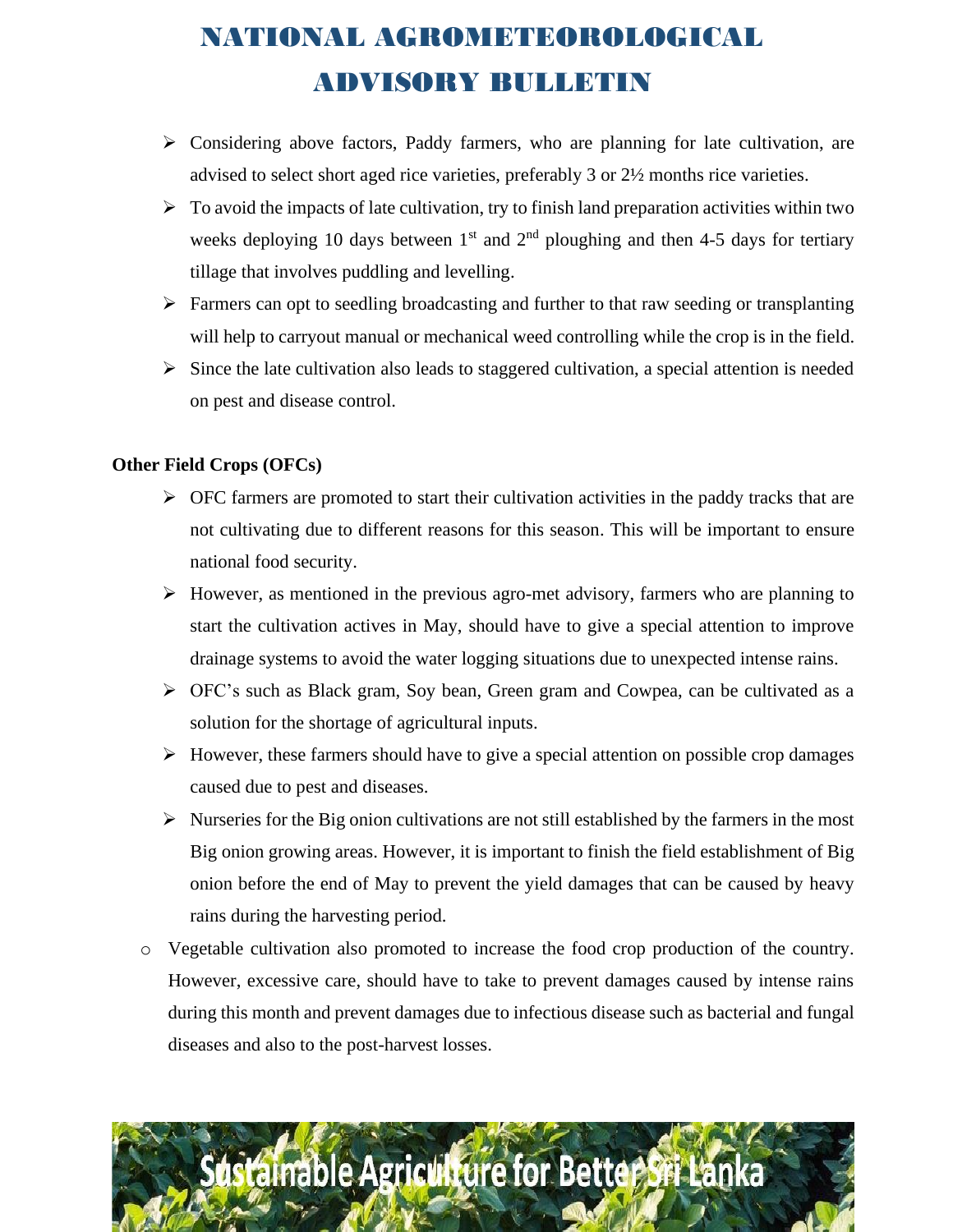o Please consider that this advisory was prepared based the on the national level information and therefore, it is advisable to consider localized detailed information, as a supplementary to this advisory.

An updated Agro-met Advisory will be issued in early June for the rest of 2022 *Yala* season in consultation with the Department of Meteorology and other relevant resource persons and stakeholders.

| Dry Zone (mm)     |      |                   | Intermediate Zone (mm) | Wet Zone (mm)    |       |
|-------------------|------|-------------------|------------------------|------------------|-------|
| <b>AER</b>        | May  | <b>AER</b>        | May                    | <b>AER</b>       | May   |
| DL1a              | 44.5 | IL1a              | 104.0                  | WL1a             | 358.3 |
| DL1b              | 31.8 | IL1b              | 88.5                   | WL1b             | 345.7 |
| DL1c              | 27.1 | IL1c              | 62.9                   | WL2a             | 205.3 |
| DL1d              | 17.5 | IL2               | 40.0<br>WL2b           |                  | 142.4 |
| DL1e              | 24.3 | IL3               | 60.7<br>WL3            |                  | 198.8 |
| DL1f              | 27.5 | IM1a              | 67.3                   | WM1a             | 293.3 |
| DL <sub>2</sub> a | 29.5 | IM1b              | 42.0                   | WM1b             | 252.8 |
| DL2b              | 14.5 | IM1c              | 34.5                   | WM2a             | 158.7 |
| DL3               | 18.5 | IM <sub>2</sub> a | 121.4                  | WM <sub>2b</sub> | 143.4 |
| DL4               | 13.7 | IM2b              | 78.4                   | WM3a             | 107.3 |
| DL5               | 21.0 | IM <sub>3</sub> a | 82.9                   | WM3b             | 85.6  |
|                   |      | IM3b              | 46.7                   | WU1              | 244.5 |
|                   |      | IM <sub>3</sub> c | 55.0                   | WU2a             | 170.5 |
|                   |      | IU1               | 81.4                   | WU2b             | 156.4 |
|                   |      | IU <sub>2</sub>   | 84.1                   | WU3              | 123.0 |
|                   |      | IU3a              | 94.2                   |                  |       |
|                   |      | IU3b              | 84.6                   |                  |       |
|                   |      | IU3c              | 78.0                   |                  |       |
|                   |      | IU3d              | 95.8                   |                  |       |
|                   |      | IU3e              | 70.6                   |                  |       |

Table 1: Agro-ecological region wise expected rainfall values for **May**

(Source: Punyawardena *et al*. 2003, Agro-ecological Region Map)

## tainable Agriculture for Better Sri Lanka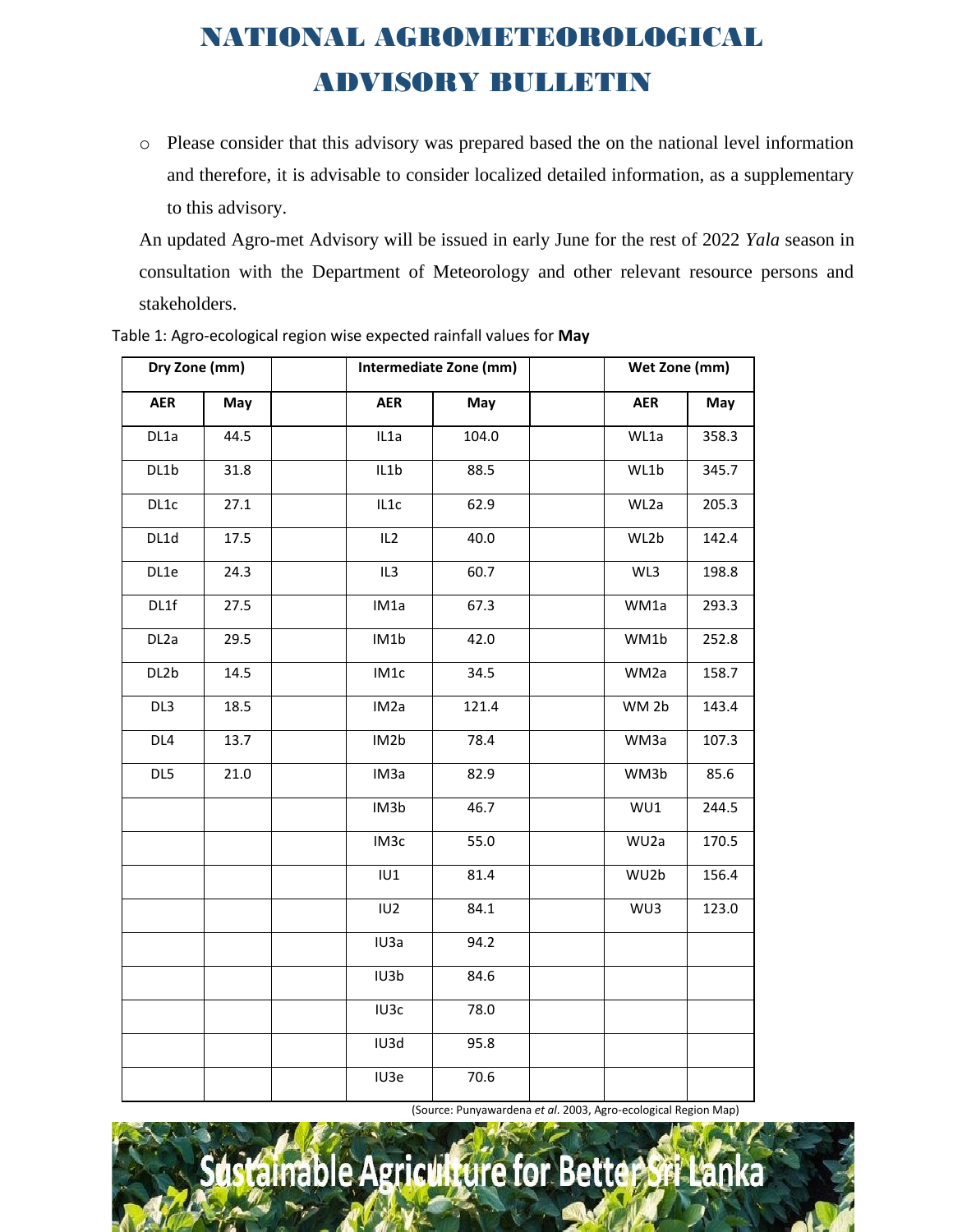| $a$ and $\alpha$ . Agro-ecological region wise expected railian values for <b>June</b><br>Dry Zone (mm) |      | Intermediate Zone (mm) |      |  | Wet Zone (mm)    |       |  |
|---------------------------------------------------------------------------------------------------------|------|------------------------|------|--|------------------|-------|--|
| <b>AER</b>                                                                                              | Jun  | <b>AER</b>             | Jun  |  | <b>AER</b>       | Jun   |  |
| DL1a                                                                                                    | 4.9  | IL1a                   | 65.8 |  | WL1a             | 280.5 |  |
| DL1b                                                                                                    | 3.1  | IL1b                   | 52.4 |  | WL1b             | 227.2 |  |
| DL1c                                                                                                    | 1.1  | IL1c                   | 12.9 |  | WL2a             | 181.7 |  |
| DL1d                                                                                                    | 0.1  | IL <sub>2</sub>        | 5.7  |  | WL2b             | 164.3 |  |
| DL1e                                                                                                    | 0.0  | IL <sub>3</sub>        | 18.5 |  | WL3              | 121.2 |  |
| DL1f                                                                                                    | 0.4  | IM1a                   | 19.4 |  | WM1a             | 312.5 |  |
| DL <sub>2</sub> a                                                                                       | 3.5  | IM1b                   | 27.7 |  | WM1b             | 227.4 |  |
| DL2b                                                                                                    | 30.2 | IM1c                   | 5.6  |  | WM2a             | 226.4 |  |
| DL3                                                                                                     | 0.7  | IM <sub>2</sub> a      | 77.8 |  | WM <sub>2b</sub> | 160.0 |  |
| DL <sub>4</sub>                                                                                         | 0.0  | IM2b                   | 16.2 |  | WM3a             | 121.3 |  |
| DL5                                                                                                     | 28.6 | IM <sub>3</sub> a      | 92.9 |  | WM3b             | 79.4  |  |
|                                                                                                         |      | IM3b                   | 39.0 |  | WU1              | 344.8 |  |
|                                                                                                         |      | IM3c                   | 50.1 |  | WU <sub>2a</sub> | 274.3 |  |
|                                                                                                         |      | IUI                    | 83.1 |  | WU2b             | 217.6 |  |
|                                                                                                         |      | IU <sub>2</sub>        | 51.1 |  | WU3              | 137.9 |  |
|                                                                                                         |      | IU3a                   | 16.5 |  |                  |       |  |
|                                                                                                         |      | IU3b                   | 22.8 |  |                  |       |  |
|                                                                                                         |      | IU3c                   | 11.7 |  |                  |       |  |
|                                                                                                         |      | IU3d                   | 12.6 |  |                  |       |  |
|                                                                                                         |      | IU3e                   | 17.3 |  |                  |       |  |

Table 2: Agro-ecological region wise expected rainfall values for **June**

(Source: Punyawardena *et al*. 2003, Agro-ecological Region Map)

Sustainable Agriculture for Better Sri Lanka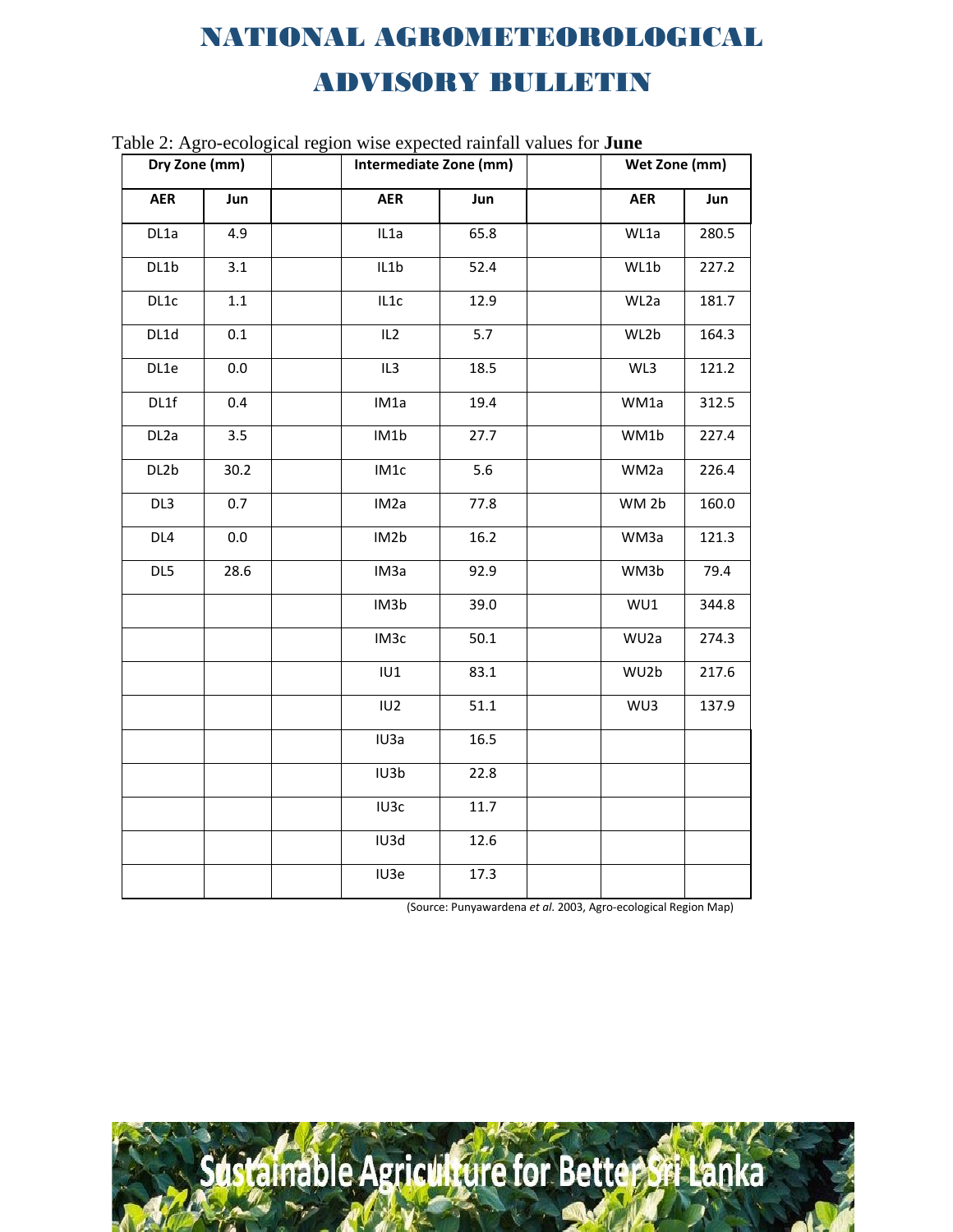| radic 9. Agro-ceological region wise expected railitan values for $\mathbf{Juy}$<br>Dry Zone (mm) |      | Intermediate Zone (mm) |                   | Wet Zone (mm) |  |                   |       |
|---------------------------------------------------------------------------------------------------|------|------------------------|-------------------|---------------|--|-------------------|-------|
| <b>AER</b>                                                                                        | Jul  |                        | <b>AER</b>        | Jul           |  | <b>AER</b>        | Jul   |
| DL1a                                                                                              | 6.4  |                        | IL1a              | 36.1          |  | WL1a              | 187.7 |
| DL1b                                                                                              | 3.4  |                        | IL1b              | 32.3          |  | WL1b              | 124.3 |
| DL1c                                                                                              | 5.8  |                        | IL1c              | 18.7          |  | WL2a              | 120.3 |
| DL1d                                                                                              | 5.0  |                        | IL <sub>2</sub>   | 16.7          |  | WL2b              | 121.9 |
| DL1e                                                                                              | 6.7  |                        | IL <sub>3</sub>   | 10.3          |  | WL3               | 71.6  |
| DL1f                                                                                              | 0.3  |                        | IM1a              | 27.3          |  | WM1a              | 233.3 |
| DL <sub>2</sub> a                                                                                 | 15.4 |                        | IM1b              | 19.4          |  | WM1b              | 160.5 |
| DL2b                                                                                              | 9.2  |                        | IM1c              | 5.7           |  | WM2a              | 201.0 |
| DL3                                                                                               | 1.9  |                        | IM <sub>2</sub> a | 55.3          |  | WM 2b             | 134.9 |
| DL <sub>4</sub>                                                                                   | 0.4  |                        | IM2b              | 23.0          |  | WM3a              | 84.8  |
| DL5                                                                                               | 3.5  |                        | IM <sub>3</sub> a | 87.8          |  | WM3b              | 64.5  |
|                                                                                                   |      |                        | IM3b              | 27.1          |  | WU1               | 287.1 |
|                                                                                                   |      |                        | IM3c              | 42.7          |  | WU <sub>2</sub> a | 247.6 |
|                                                                                                   |      |                        | IU1               | 73.3          |  | WU2b              | 178.8 |
|                                                                                                   |      |                        | IU <sub>2</sub>   | 54.1          |  | WU3               | 127.9 |
|                                                                                                   |      |                        | IU3a              | 26.0          |  |                   |       |
|                                                                                                   |      |                        | IU3b              | 20.0          |  |                   |       |
|                                                                                                   |      |                        | IU3c              | 30.0          |  |                   |       |
|                                                                                                   |      |                        | IU3d              | 31.6          |  |                   |       |
|                                                                                                   |      |                        | IU3e              | 22.0          |  |                   |       |

Table 3: Agro-ecological region wise expected rainfall values for **July**

(Source: Punyawardena *et al*. 2003, Agro-ecological Region Map)

dstalnable Agriculture for Better Sri Lanka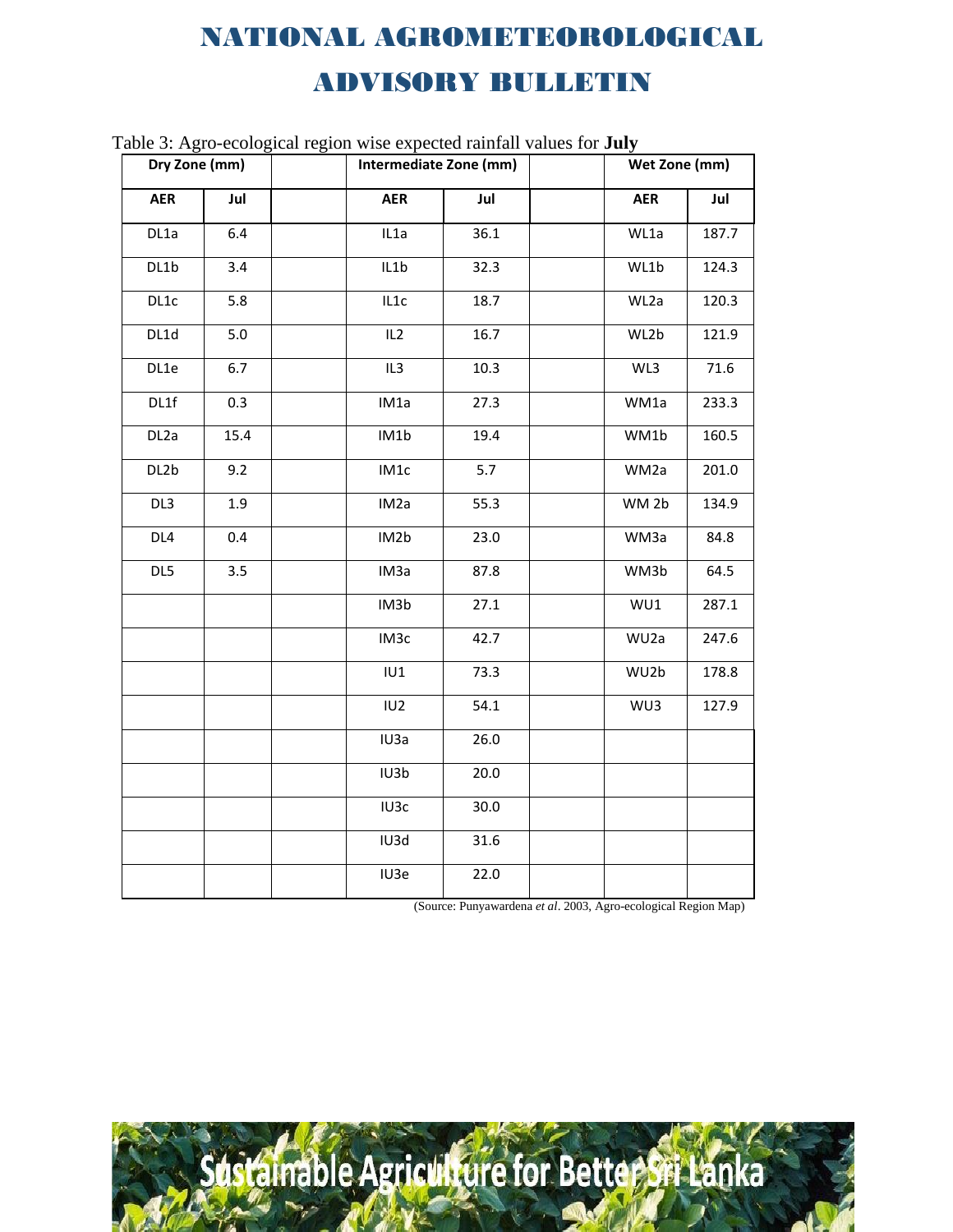Table 4: Summary of daily water levels & storage of major reservoirs (05.05.2022)

|                |                   |                       | STORAGE (Acft) |                |                |                  |      |
|----------------|-------------------|-----------------------|----------------|----------------|----------------|------------------|------|
| N <sub>O</sub> | <b>RANGE</b>      | NO OF<br><b>TANKS</b> |                | <b>DEAD</b>    | <b>PRESENT</b> | <b>EFFECTIVE</b> |      |
|                |                   |                       |                |                |                | Acft.            | $\%$ |
| 1              | Ampara            | 9                     | 1,052,327      | 16,259         | 503,701        | 487,442          | 47   |
| $\overline{2}$ | Anuradapura       | 10                    | 555,566        | 27,583         | 510,067        | 482,484          | 91   |
| 3              | Badulla           | $\overline{7}$        | 78,266         | 4,138          | 51,359         | 47,221           | 64   |
| $\overline{4}$ | <b>Batticaloa</b> | $\overline{4}$        | 140,120        | 1,085          | 124,727        | 123,642          | 89   |
| 5              | Hambantota        | 10                    | 378,065        | 34,172         | 262,218        | 228,046          | 66   |
| 6              | Galle             | $\overline{2}$        | 3,160          | $\blacksquare$ | 2,605          | 2,605            | 82   |
| $\overline{7}$ | Kandy             | 3                     | 28,450         | 386            | 26,738         | 26,352           | 94   |
| 8              | Kurunegala        | 10                    | 142,381        | 5,670          | 171,348        | 111,678          | 82   |
| 9              | Monaragala        | 3                     | 44,900         | 2,640          | 29,557         | 26,917           | 64   |
| 10             | Polonnaruwa       | $\overline{4}$        | 351,700        | 24,300         | 332,788        | 308,488          | 94   |
| 11             | Puttalam          | $\overline{2}$        | 74,233         | 8,400          | 58,121         | 49,721           | 76   |
| 12             | Trincomalee       | 5                     | 190,895        | 2,555          | 170,632        | 168,077          | 89   |
| 13             | Mannar            | $\overline{4}$        | 67,924         | 675            | 59,134         | 58,459           | 87   |
|                | <b>TOTAL</b>      | 73                    | 3,107,987      | 127,863        | 2,248,995      | 2,121,132        | 71   |

(Source: Water Management Division, Department of Irrigation)

\*Technical Advisory Team Members for preparation of Agro-met advisory

- o Ms. Anusha Warnasooriya (Director Climate Change and Research) Department of Meteorology
- o Eng. D. Abeysiriwardena (Director Water Management) Department of Irrigation
- o Ms. D.K.W.R. Senevirathna (Director Agriculture) Mahaweli Authority of Sri Lanka
- o Mr. D.D. Perera (Technical Officer Water Management Division) Department of Agrarian Development
- o Dr. W.M.U.K. Rathnayake (Principal Agriculture Scientist Soil Science Rice) Rice Research and Development Institute
- o Dr. M.A.P.W.K. Malaviarachchi (Principal Agriculture Scientist Agronomy Field Crops) Field Crops Research and Development Institute
- o Mr. K.M.D.W.P. Nishantha (Additional Director, Plant Protection Service)